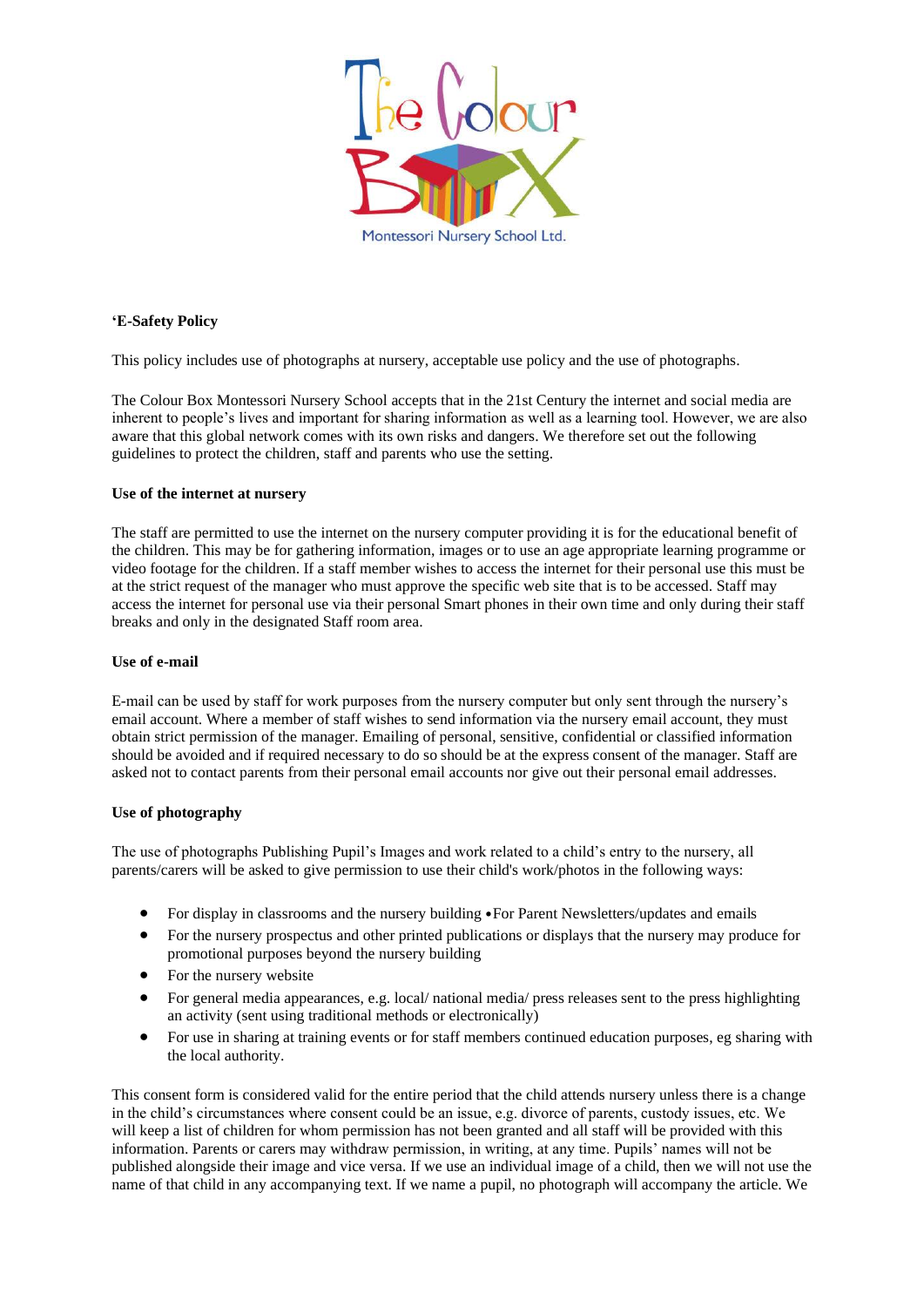

will not use the full names of any child or adult in a photographic image or video in any of our publications or on our website. To safeguard your children all photographs are taken ONLY on the nursery's camera and not individual's cameras or mobile phones. Photographs are then stored on the nursery or manger's computer only. ONLY photographs to document children's development or to share information on the web site/ displays in the

# **Parents taking pictures.**

setting should be taken whilst at nursery.

We will also make the request of visitors that they take no unauthorised photographs of their, or other children at the nursery. Any students wishing to use photographs for their study purposes will be asked to gain permission of the parents beforehand. We appreciate that many parents will want to record their children at special events, for example the nativity plays. However, with respect to other family's privacy we ask them to agree to only publishing pictures or video footage of their own children on social media sites. Any reports of parents not complying with this request will be dealt with by the manager.

## **Mobile phones with cameras:**

Staff will be asked to leave all their mobile phones in their staff locker on entering the nursery. If a member of staff needs to use a phone, they may use the nursery's own phone, or their own whilst on a breaking the staff room or off-site. When we go off premises for an outing or visit, personal phones must remain locked in the staff lockers. A nursery mobile phone that has no camera function will be provided for all off-site visit. The policy of phone use applies whilst on off site visits.

Visitors. The same request will be made of visitors and any volunteers/ students who are on site.

## **Storage of Images**

- Images/ films of children are stored on the nursery's computer
- Staff are not permitted to use personal portable media for storage of images (e.g., USB sticks) without the express permission of the manager.
- Rights of access to this material are restricted to the nursery staff.
- ON a regular basis the Manager should delete images when they are no longer required, and when the pupil has left the school.

*All our Policies & Procedures are crafted to ensure the highest possible standards at our setting and will be reviewed every 3 years or sooner, if necessary, in light of specific events or relevant statutory changes.*